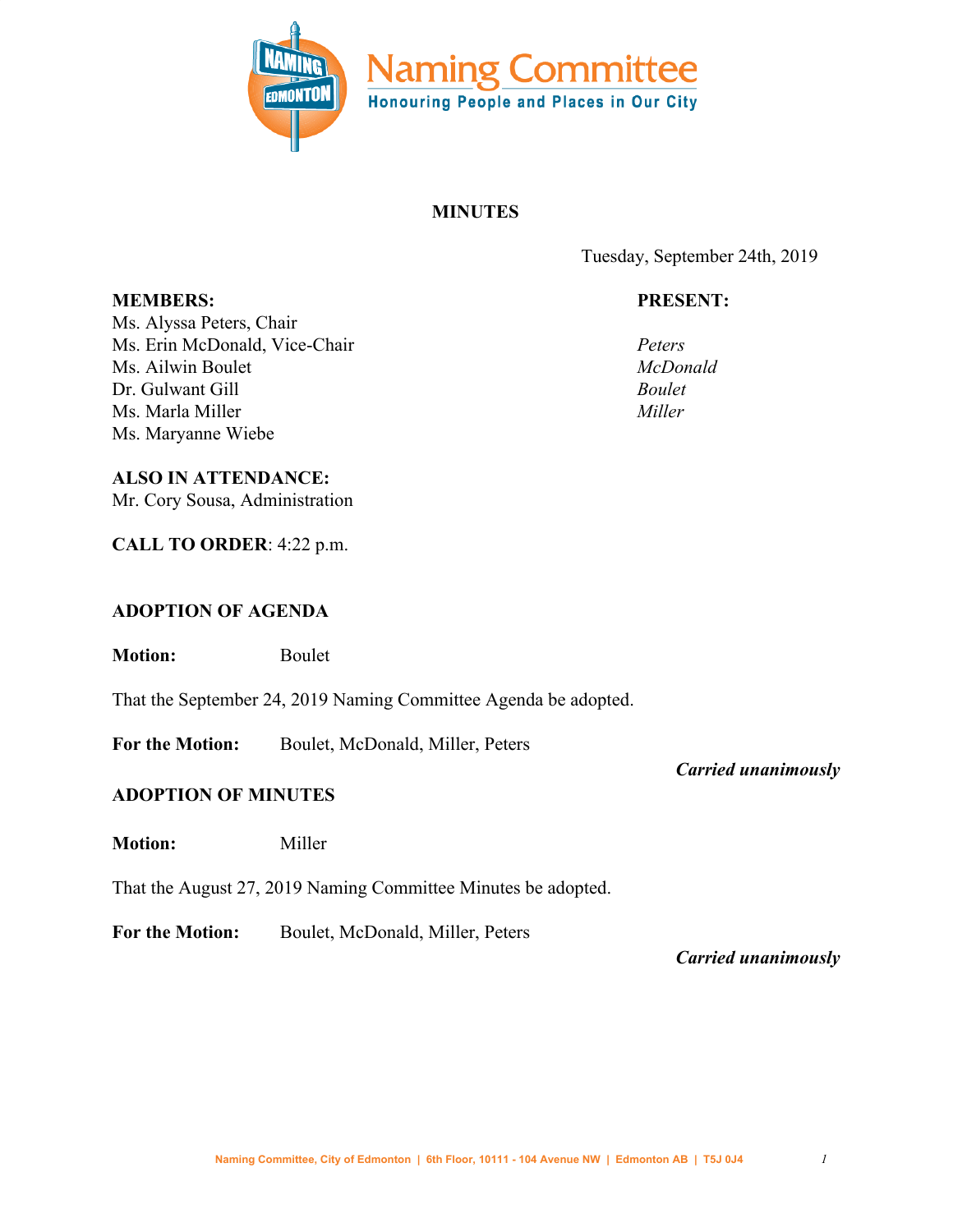

### **OLD BUSINESS**

# **1. Request to name a pond within the Allard Neighbourhood**

**Motion:** Boulet

That the Naming Committee approves the naming of the stormwater management facility (SWMF) located at 586 Allard Boulevard SW, legally described as Lot 200PUL, Block 5, Plan 1026054, as *"Helm Pond"*.

**For the Motion:** Boulet, McDonald, Miller, Peters

*Carried Unanimously*

#### **2. Request to name a pond within the Graydon Hill Neighbourhood**

**Motion:** Boulet

That the Naming Committee approves the naming of the stormwater management facility (SWMF) located at 1628 Graydon Hill Link SW, legally described as Lot 50PUL, Block 4, Plan 1421503, within the Graydon Hill Neighbourhood as *"Dr. George Clarke Pond"*.

**For the Motion:** Boulet, McDonald, Miller, Peters

*Carried Unanimously*

**3. Request to name two future LRT Stations along the Metro Line and an ETS facility along the Capital Line.**

**Motion:** McDonald

That the Naming Committee receives Administration's revised naming package and tables the item for further discussion.

**For the Motion**: Boulet, McDonald, Miller, Peters

*Carried unanimously*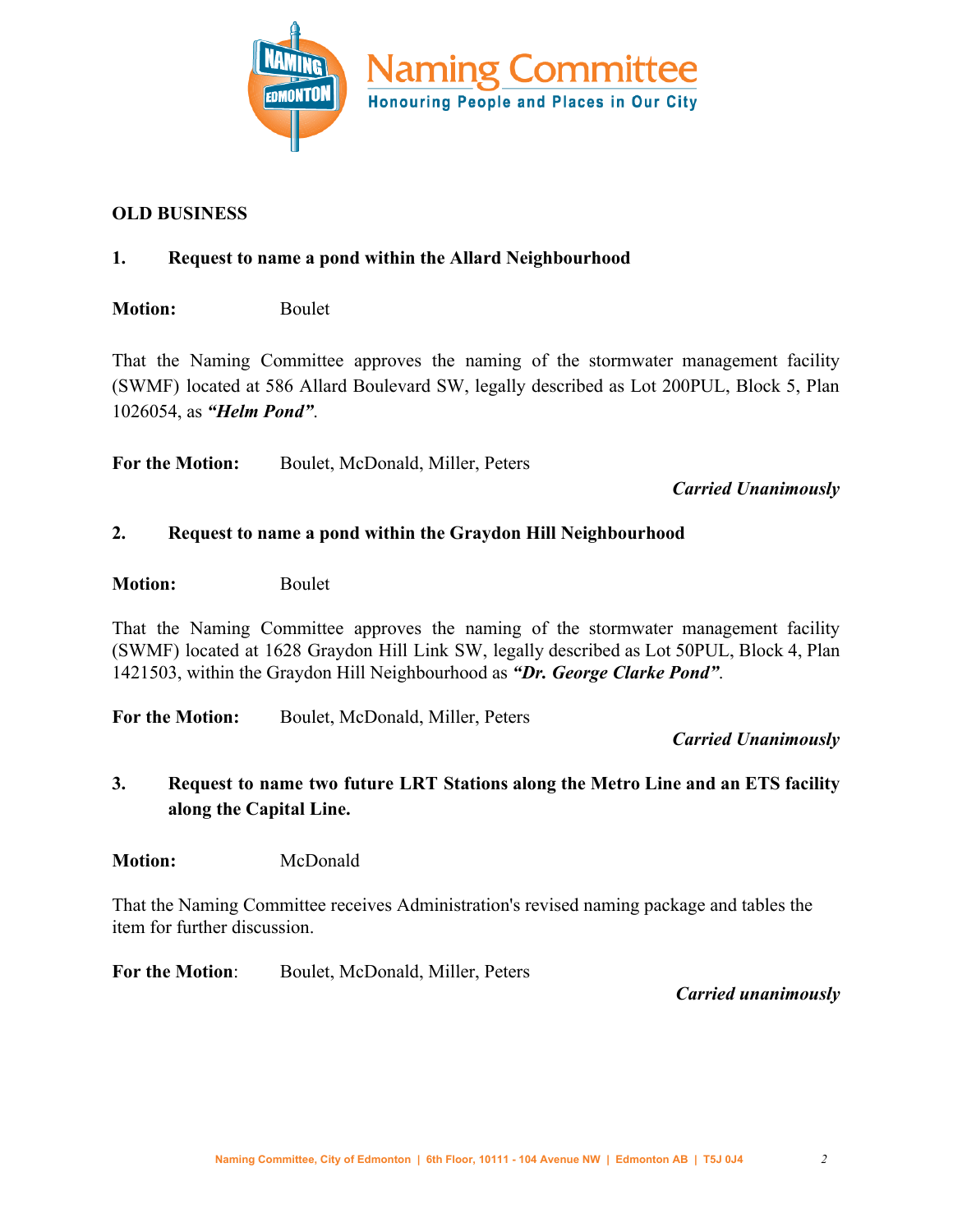

#### **NEW BUSINESS**

### **4. Request to name a collector road within the Desrochers Neighbourhood.**

**Motion:** McDonald

That the Naming Committee approves the naming of the collector roadway, located north of 41 Avenue SW and east of Heritage Valley Trail SW within the Desrochers Neighbourhood, as *"Desrochers Way SW"*.

**For the Motion**: Boulet, McDonald, Miller, Peters

*Carried unanimously*

### **5. Request to name a lookout within the Sir Wilfrid Laurier River Valley Park**

**Motion:** Boulet

That the Naming Committee approves the naming of the lookout within the newly constructed RVA Boat and Launch located at Sir Wilfrid Laurier Park as *"Edgar T. Jones Lookout"*.

**For the Motion**: Boulet, McDonald, Miller, Peters

*Carried unanimously*